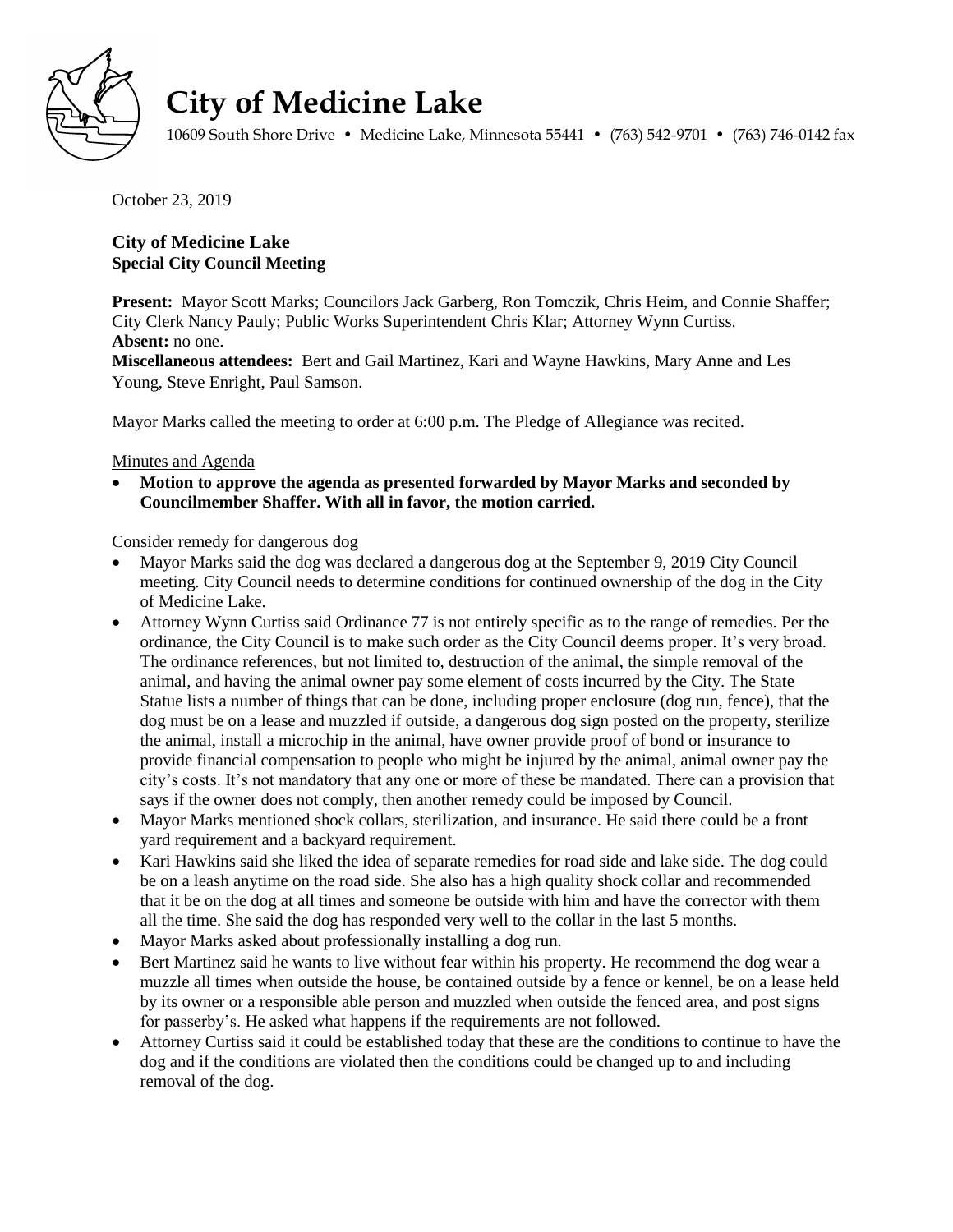- Councilmember Heim said he's focused on having the dog under control or contained and doesn't know what the muzzle or signs accomplish if the dog is under control. He'd like to make sure the dog stays in the yard.
- Councilmember Garberg said he thinks it has been remedied as the dog is not running loose and he hasn't heard the dog. Furthermore, the City has spent a lot of money on the dog situation. He also said he's had a dog run for his dogs.
- Wayne Hawkins said they do have a dog run. He said since the incident they are in the yard with the dogs with the corrector.
- Councilmember Shaffer said she looked at a shock collar for her dog but there is risk of not having the controller with her and there is a component of human fallibility. She said with a dog run there a visual that the dog is attached to something and that it won't come out of the yard uncontrolled.
- Mayor Marks said he is concerned by the fallibility of people in regards to the controller. He recommended the dog be on a leash all the time when on the front yard.
- Councilmember Heim said a leash and chained run seem obvious that the dog would always be under some type of control. He asked whether we would agree to the electric collar when someone is outside. Mayor Marks said he is concerned by the fallibility of people.
- Mary Anne Young said it's a fact that the dog has been declared a dangerous dog and we need to be 100% responsible for our dogs and can't expect people who are off our property to respond in a certain way when approached by the dog. She said the dog should be muzzled and on leash at all time when out.
- Mr. Hawkins said he installed the dog run and it's secure. He doesn't know what more a professional installer would do.
- Councilmember Tomczik said he's concerned about the cost to the City and asked who should pay for the expense, which is currently \$3,348.50. Mayor Marks said this is the role of the City and unfortunately the City needs to get involved. The ordinance can be made clearer for the future. Councilmember Heim said he doesn't like that the City has to pay these fees, but if we start making the resident pay for every issue that gets brought forward it's hard to know where it starts and ends. Councilmember Shaffer said she agreed but the City Council could set guidelines as to when residents would or would not pay when issues come up but just can't randomly do it.
- Mayor Marks said the criminal charges are still pending. He further said he's in favor of the dog being on a leash on the road side and on a leash or dog run on the lake side.
- Councilmember Heim said mistakes can't be made with a leash or dog run but could be made with a shock collar.
- Mr. Hawkins said they have an umbrella policy. The dog has a chip and is neutered. Mr. Hawkins further said they always have a shock collar on the dog when they take the dog for a walk.
- Councilmember Shaffer said she always appreciates a "Beware of Dog" sign. The Hawkins said they could do that.
- Council did not think a muzzle was necessary.
- Mayor Marks encouraged having a professional review the dog run.
- Mayor Marks said if the provisions are not followed, then it could be put in stone now that the dog would be removed. Or we could reserve the right to implement a new remedy including removal of the dog. Council preferred the latter approach.
- **Motion for City Attorney Wynn Curtiss to draft a resolution for the next City Council meeting for the Hawkins dog named Kage with the following provisions: 1) Kage will always be under human control with a leash and with an e-collar or Kage will be controlled through a leash connected to a dog run that is sufficient for the size of the dog, 2) The Hawkins will confirm that insurance or a bond exists, 3) The Hawkins have confirmed that Kage has a microchip, 4) The Hawkins have confirmed that Kage is neutered, and 5) The Hawkins have agreed to put some type of "Beware of Dog" sign on their property forwarded by Councilmember Heim and seconded by Mayor Marks. Motion passed with all in favor.**